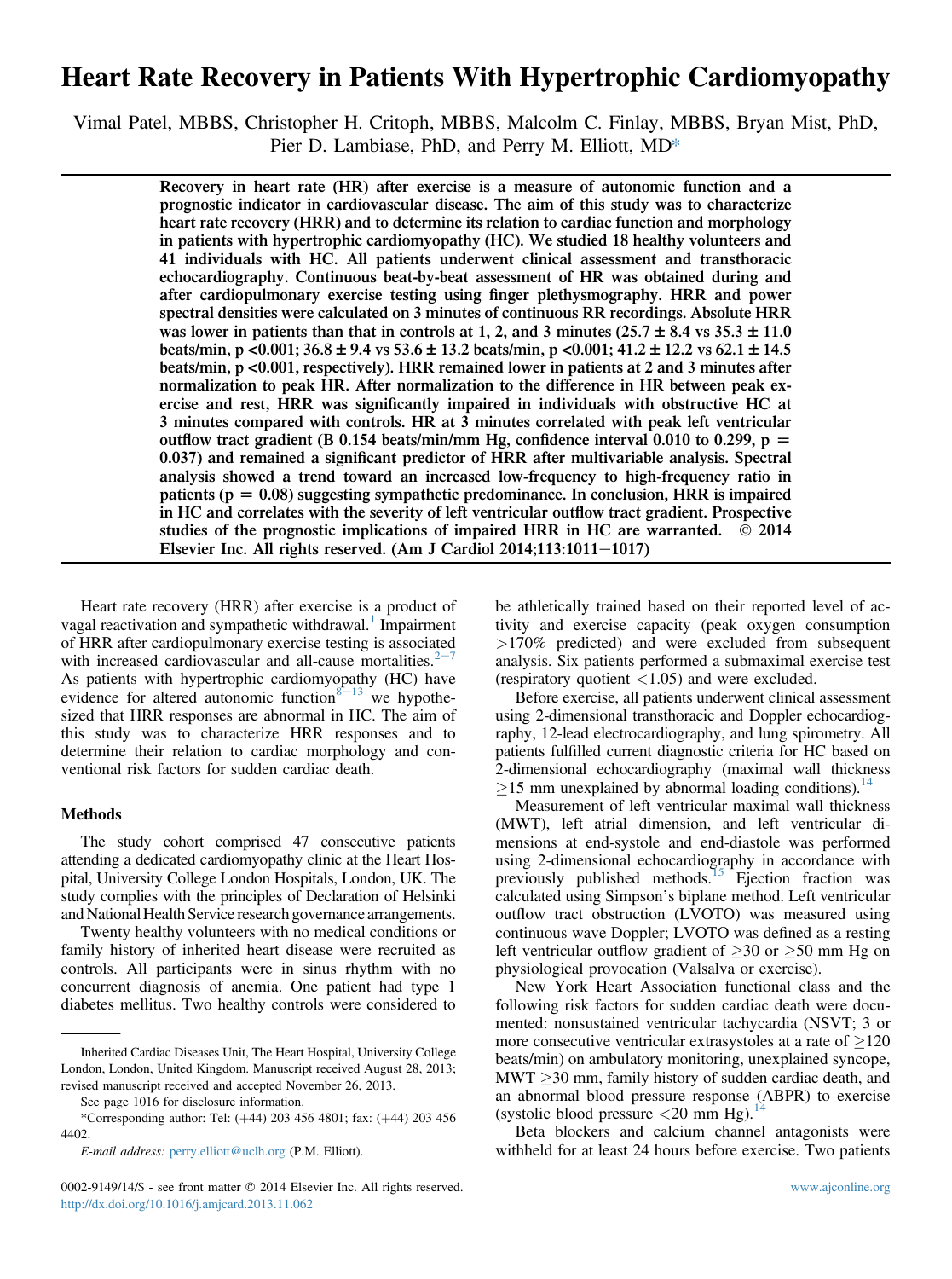<span id="page-1-0"></span>

| Table 1                                                                           |  |  |  |  |
|-----------------------------------------------------------------------------------|--|--|--|--|
| Baseline characteristics and recovery results from the control and disease groups |  |  |  |  |

| Variable                                                                          | Controls $(n = 18)$ | All HC $(n = 41)$  | Nonobstructive $(n = 28)$ | Obstructive $(n = 13)$       |
|-----------------------------------------------------------------------------------|---------------------|--------------------|---------------------------|------------------------------|
| Men                                                                               | 9                   | $36*$              | $26*$                     | $11*$                        |
| Age $(yrs)$                                                                       | $39.7 \pm 10.0$     | $46.7 \pm 13.0*$   | $47.5 \pm 13.7$           | $44.9 \pm 11.8$              |
| Body mass index $(kg/m2)$                                                         | $24.1 \pm 3.0$      | $29.5 \pm 5.3*$    | $29.9 \pm 5.4*$           | $28.9 \pm 5.3*$              |
| Mean arterial blood pressure at rest (mm Hg)                                      | $90.8 \pm 7.5$      | $92.8 \pm 12.7$    | $94.3 \pm 12.3$           | $89.6 \pm 13.4$              |
| Systolic blood pressure at rest (mm Hg)                                           | $120.3 \pm 10.1$    | $124.9 \pm 18.5$   | $127.7 \pm 16.1$          | $118.8 \pm 22.3$             |
| Systolic blood pressure at peak (mm Hg)                                           | $165.6 \pm 21.4$    | $169.5 \pm 30.2$   | $171.4 \pm 28.8$          | $165.4 \pm 33.8$             |
| Change in systolic blood pressure (mm Hg)                                         | $44.2 \pm 8.1$      | $48.2 \pm 12.4$    | $50.2 \pm 10.7$           | $44.0 \pm 15.0$              |
| Active smokers                                                                    | 1                   | 4                  | 2                         | 2                            |
| <b>NYHA Class 1</b>                                                               | 18                  | 22                 | 17                        | 5                            |
| <b>NYHA Class 2</b>                                                               | $\mathbf{0}$        | 18                 | 10                        | 8                            |
| NYHA Class $>3$                                                                   | $\overline{0}$      | $\mathbf{1}$       | $\mathbf{1}$              | $\Omega$                     |
| Resting heart rate (beats/min)                                                    | $80.5 \pm 14.7$     | $76.6 \pm 14.51$   | $74.6 \pm 15.8$           | $81.1 \pm 10.6$              |
| Peak heart rate (beats/min)                                                       | $176.8 \pm 18.1$    | $149.8 \pm 21.7*$  | $148.3 \pm 24.4*$         | $153.0 \pm 14.7*$            |
| Change in heart rate (beats/min)                                                  | $96.3 \pm 17.2$     | $73.2 \pm 21.4*$   | $73.8 \pm 24.2*$          | $71.9 \pm 14.4*$             |
| Maximal oxygen consumption (ml/kg/min)                                            | $35.1 \pm 8.4$      | $23.7 \pm 5.6^*$   | $24.2 \pm 6.1*$           | $22.5 \pm 4.4*$              |
| Peak workload achieved (W)                                                        | $206.1 \pm 73.6$    | $143.2 \pm 47.5^*$ | $152.3 \pm 50.9*$         | $123.5 \pm 32.5^*$           |
| Maximal wall thickness (mm)                                                       |                     | $17 \pm 14 - 21$   | $15.0 \pm [13 - 20.5]$    | $18 \pm [16.5 - 21.5]$       |
| Peak left ventricular outflow tract gradient (mm Hg)                              |                     |                    | $6[4-9.75]$               | 78 $[60-100.5]$ <sup>†</sup> |
| Ejection fraction $(\%)$                                                          |                     | $67.0 \pm 7.7$     | $66.4 \pm 8.6$            | $68.2 \pm 5.5$               |
| Left atrial diameter (mm)                                                         |                     | $43.7 \pm 6.0$     | $44.5 \pm 6.3$            | $41.8 \pm 5$                 |
| Mean heart rate at 1 minute (beats/min)                                           | $141.4 \pm 24.19$   | $124.1 \pm 19.3*$  | $121.9 \pm 21.5^*$        | $128.9 \pm 13.1$             |
| Mean heart rate reduction at 1 minute (beats/min)                                 | $35.3 \pm 11.0$     | $25.7 \pm 8.4*$    | $26.4 \pm 7.8*$           | $24.2 \pm 9.6^*$             |
| Reduction of peak heart rate at 1 minute $(\%)$                                   | $20.4 \pm 6.8$      | $17.2 \pm 5.2$     | $17.9 \pm 4.8$            | $15.6 \pm 6.0$               |
| Reduction of absolute change in heart rate during<br>exercise at 1 minute $(\%)$  | $37.7 \pm 13.5$     | $36.3 \pm 11.9$    | $37.8 \pm 12.3$           | $32.9 \pm 10.9$              |
| Mean heart rate at 2 minutes (beats/min)                                          | $123.2 \pm 25.7$    | $113.6 \pm 17.1$   | $110.5 \pm 18.9$          | $118.5 \pm 11.3$             |
| Mean heart rate reduction at 2 minutes (beats/min)                                | $53.6 \pm 13.2$     | $36.8 \pm 9.4*$    | $37.8 \pm 10.1*$          | $34.5 \pm 7.5^*$             |
| Reduction of peak heart rate at 2 minutes (%)                                     | $30.7 \pm 7.8$      | $24.5 \pm 5.2*$    | $25.4 \pm 5.4*$           | $22.5 \pm 4.0*$              |
| Reduction of absolute change in heart rate during<br>exercise at 2 minutes $(\%)$ | $56.6 \pm 13.9$     | $51.7 \pm 10.9$    | $53.2 \pm 11.9$           | $48.4 \pm 8.0$               |
| Mean heart rate at 3 minutes (beats/min)                                          | $114.7 \pm 24.1$    | $108.6 \pm 16.8$   | $104.9 \pm 16.6$          | $116.6 \pm 14.7$             |
| Mean heart rate reduction at 3 minutes (beats/min)                                | $62.1 \pm 14.5$     | $41.2 \pm 12.2^*$  | $43.4 \pm 12.8^*$         | $36.4 \pm 9.7*$              |
| Reduction of peak heart rate at 3 minutes (%)                                     | $35.5 \pm 8.6$      | $27.3 \pm 6.4*$    | $28.9 \pm 5.9*$           | $23.8 \pm 6.2*$              |
| Reduction of absolute change in heart rate during<br>exercise at 3 minutes (%)    | $65.7 \pm 15.8$     | $57.8 \pm 13.5$    | $60.7 \pm 12.4$           | $51.4 \pm 13.9*$             |
| Normalized low frequency spectral power (n.u)                                     | $0.48 \pm 0.19$     | $0.56 \pm 0.18$    | $0.55 \pm 0.18$           | $0.56 \pm 0.19$              |
| Normalized high frequency spectral power (n.u)                                    | $0.51 \pm 0.19$     | $0.44 \pm 0.18$    | $0.45 \pm 0.18$           | $0.44 \pm 0.19$              |
| Low:high frequency ratio                                                          | $0.77$ [0.53-1.93]  | $1.52$ [0.66-2.16] | $1.32$ [0.68-2.14]        | $1.52$ [0.64-2.70]           |

Normally distributed continuous data are expressed as mean  $\pm$  SD and as median and interquartile range for non-normally distributed data.

NYHA = New York Heart Association.<br>\*  $p < 0.05$  versus controls.

 $\frac{1}{\pi}$  p <0.05 versus nonobstructive.

with nonobstructive HC in the final study cohort were on amiodarone therapy. Five patients were receiving therapy with angiotensin-converting enzyme inhibitors, and 4 patients were on diuretics. Only 1 patient with nonobstructive HC received antihypertensive therapy (angiotensin-converting enzyme inhibitor, loop diuretic, and aldosterone antagonist) on the day of the assessment. Exercise was performed in an upright position using a bicycle ergometer (ergoselect 200P; Ergoline, Germany) and a ramp protocol in a quiet air-conditioned room with an average temperature of  $21^{\circ}$ C and full resuscitation facilities. Before the test, the exercise procedure was explained, and all subjects were given the opportunity to become familiar with the technique at zero workload. Patients were instructed to pedal at a speed of 60 to 70 revolutions per minute and were encouraged to exercise to maximal capacity. Breath-by-breath gas exchange analysis was performed using a dedicated Sensormedics metabolic cart (V Max ENCORE 229 Console; Sensormedics, Viasys Healthcare, United Kingdom). Respiratory gases were sampled continuously from a mouthpiece and analyzed using an electrochemical cell oxygen analyzer and nondispersive infrared thermopile carbon dioxide analyzer. Peak oxygen consumption  $(VO<sub>2</sub>)$ , workload (W), and respiratory exchange ratio were recorded.

Continuous beat-by-beat assessment of heart rate was obtained using finger plethysmography (Finometer; Finapres Medical Systems, The Netherlands). This was attached to the index finger of the left hand and maintained in neutral position using a specially made splint. Output was fed into a PC running Beatscope Easy software (Finapres Medical Systems, the Netherlands). At the point of exhaustion, the workload was returned to zero, and individuals were requested to remain static in an upright position for 3 minutes. HR in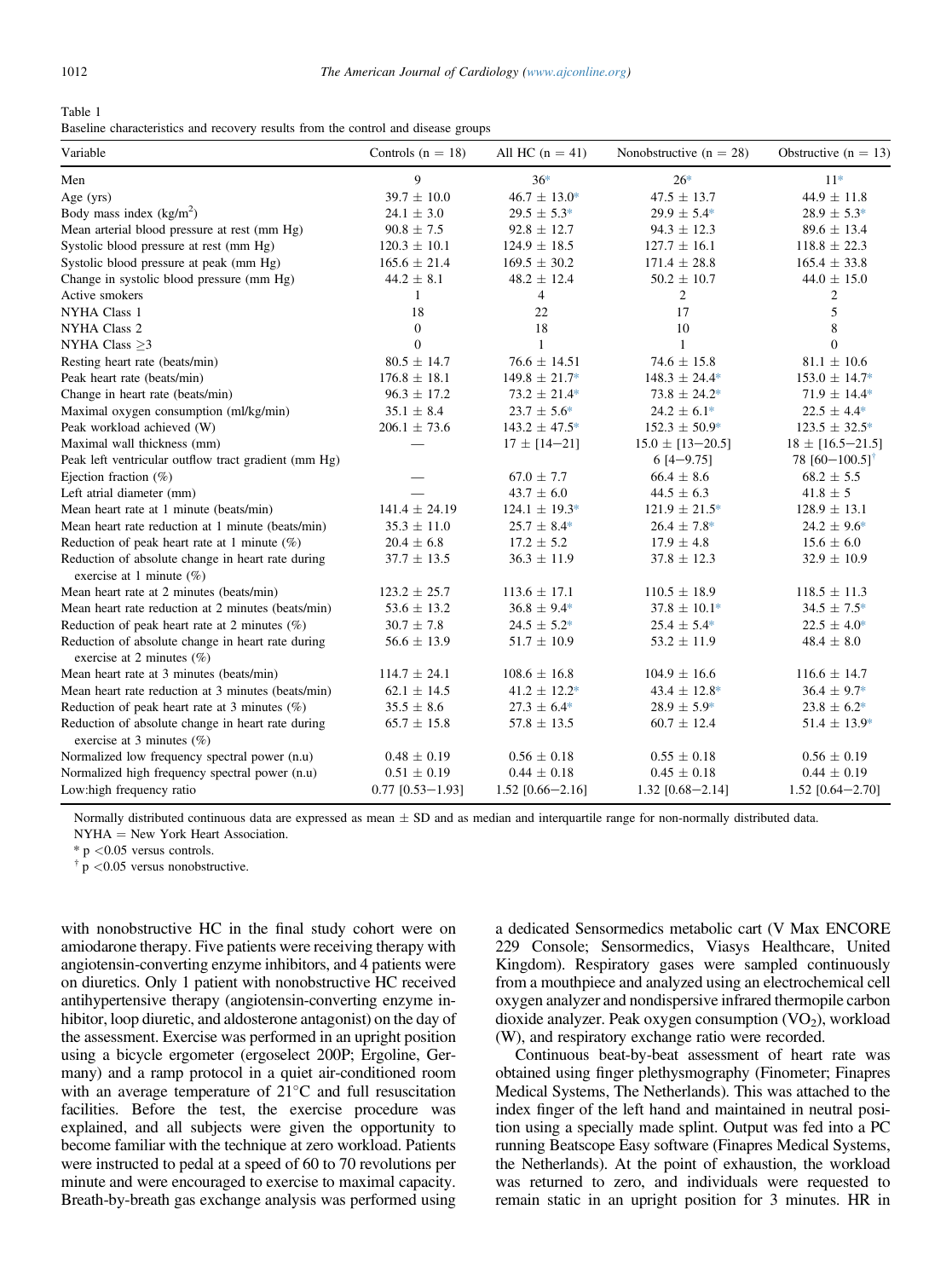

Figure 1. (A) Absolute HRR after symptom limited cardiopulmonary exercise between control and HC groups. The change in mean absolute heart rate with time after cessation of exercise is shown, with 95% CIs calculated by the Loess function. (B) HRR normalized to peak HR after symptom limited cardiopulmonary exercise between control and HC groups. The change in mean normalized heart rate with time after cessation of exercise is shown, with 95% CIs calculated by the Loess function.

recovery was analyzed as absolute HR, HR normalized to the peak HR, and HR normalized to the change in HR from baseline to peak exercise. HR at 1, 2, and 3 minutes during recovery was obtained by calculating a mean HR from 10 consecutive beats at each respective time point. Analysis was performed on the absolute HR reduction and also on the percentage HRR standardized to peak HR and change in heart rate between baseline and peak exercise.

Power spectral densities were calculated on 3 minutes of continuous RR recordings obtained during recovery using Welch, autoregressive (Levinson-Durbin algorithm), and Lomb Scargle methods. Although absolute numbers varied, trends and group differences were similar between methods. Data from the Welch method are presented. Low-frequency and high-frequency raw powers  $\cos^2$  were normalized by total power after removal of the very low frequency component and were expressed as normalized units (n.u). Analysis was performed in heart rate variability (HRV) analysis software package, 1.0.1, using MATLAB 7.12 (MathWorks, Massachusetts).

After confirmation of normality, continuous variables are expressed as mean and SD, and categorical variables are shown as frequencies and percentages. Frequencies were compared using Fisher's exact test. Comparisons between groups were performed using independent  $t$  test and analysis of variance test with post hoc (Bonferroni) analyses to identify intergroup differences. Data that were not normally distributed are expressed as median and interquartile range and analyzed using nonparametric testing.

We sought to determine the influence of demographic and disease-specific variables on HRR using 2 models. As post hoc analysis identified significant differences between controls and patients, the first model used multivariable analysis with backward elimination and pooled patient and control data to determine the relation of a diagnosis of HC, gender, age, peak HR achieved, body mass index, and oxygen consumption at peak exercise to HR at 1, 2, and 3 minutes after exercise. To assess the influence of disease-specific variables, a second model was constructed in the patient group alone. A univariable analysis of 5 clinical surrogates for disease severity-lateral E/E', left atrial area, ejection fraction, MWT, and left ventricular outflow gradient—and their relation to HR at 1, 2, and 3 minutes after exercise was performed using linear regression. Significant predictors were then added to an analysis that included significant  $(p < 0.05)$  independent predictors of HRR identified from the first model. Statistical comparisons were carried out using IBM SPSS Statistics, version 20.0 and R 2.14 ([CRAN.R-project.org](http://CRAN.R-project.org)). A p value of <0.05 was considered significant in all analyses.

### Results

The final study cohort consisted of 18 controls and 41 patients with HC. Characteristics of the study groups are listed in [Table 1](#page-1-0). The control group had equal numbers of men and women, although the HC group was predominantly men. Compared with the controls, patients were older with higher body mass index and lower HR, oxygen consumption, and workload at peak exercise. Resting HR and mean arterial pressure were similar in both groups.

The absolute recovery in HR and HRR normalized to peak HR is shown in Figure 1. At 1 minute, the absolute reduction in HR was lower in the HC group (25.7  $\pm$  8.4 vs  $35.3 \pm 11.0$  beats/min, p <0.001). When normalized to peak HR, there was a trend toward a slower recovery in HR at 1 minute in the HC group (17.2  $\pm$  5.2% vs 20.4  $\pm$  6.8%,  $p = 0.052$ ). When normalized to the change in HR from rest to peak exercise, there was no significant difference between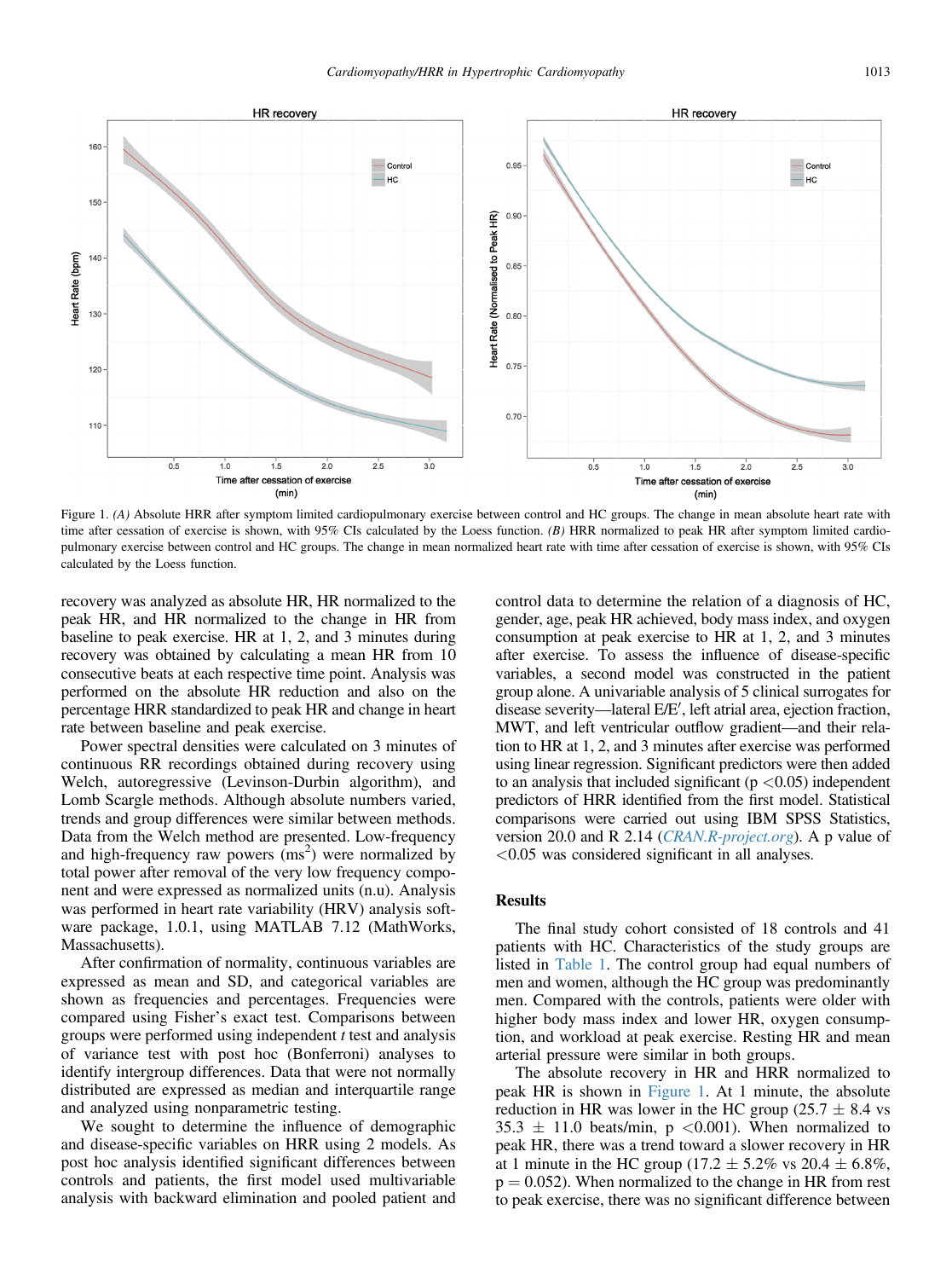

Figure 2. (A) Absolute HRR after symptom limited cardiopulmonary exercise among control, nonobstructive, and obstructive groups. The change in mean absolute heart rate with time after cessation of exercise is shown, with  $95\%$  CIs calculated by the Loess function. (B) HRR normalized to peak HR after symptom limited cardiopulmonary exercise among control, nonobstructive, and obstructive groups. The change in mean normalized heart rate with time after cessation of exercise is shown, with 95% CIs calculated by the Loess function.

the groups at 1 minute (36.3  $\pm$  11.9% vs 37.7  $\pm$  13.5%, p = 0.680). At 2 minutes, the absolute reduction in HR was lower in HC (36.8  $\pm$  9.4 vs 53.6  $\pm$  13.2 beats/min, p <0.001). This remained significant after normalizing to peak HR (24.5  $\pm$ 5.2% vs 30.7  $\pm$  7.8%, p = 0.01). When normalized to the change in HR from rest and peak exercise, there was no significant difference between the groups at 2 minutes (51.7  $\pm$ 10.9% vs 56.6  $\pm$  13.9%, p = 0.148). At 3 minutes, the absolute reduction in HR (41.2  $\pm$  12.2 vs 62.1  $\pm$  14.5 beats/min,  $p \leq 0.001$ ) and the reduction indexed to peak HR (27.3  $\pm$ 6.4% vs 35.5  $\pm$  8.6%, p < 0.001) were smaller in HC group. When normalized to the change in HR from rest to peak exercise, there was a trend toward a lower HRR in the HC group  $(57.76 \pm 13.48\% \text{ vs } 65.67 \pm 15.80\%, \text{ p} = 0.054).$ 

The characteristics of the cohort dichotomized according to the presence or absence of a resting left ventricular outflow tract gradient are listed in [Table 1](#page-1-0). Resting HR was similar in both disease subgroups. Peak HR was higher in controls compared with the nonobstructive and obstructive groups. Peak oxygen capacity was higher in controls compared with the nonobstructive and obstructive patients.

The absolute HRR and HRR normalized to peak HR are shown in Figure 2. The absolute reduction in heart rate at 1 minute was significantly lower in the nonobstructive group (26.4  $\pm$  7.8 beats/min, p = 0.007) and the obstructive group (24.2  $\pm$  9.6 beats/min, p = 0.005), but no difference between the nonobstructive and obstructive groups was observed ( $p = 1.0$ ). At 2 minutes, the absolute reduction in HR was lower in the nonobstructive  $(37.8 \pm 10.1)$  beats/min,  $p \leq 0.001$ ) and obstructive groups (34.5  $\pm$  7.5 beats/min, p <0.001) compared with controls. No difference between the nonobstructive and obstructive groups was observed  $(p = 1.0)$ . A similar trend was seen at 3 minutes with absolute HR reduction being lower in nonobstructive (43.4  $\pm$  12.8 beats/min, p <0.001) and obstructive groups (36.4  $\pm$ 9.7 beats/min,  $p \leq 0.001$  versus controls. No statistical difference was observed between obstructive and nonobstructive patient groups ( $p = 0.327$ ).

When normalized to the peak heart rate, the percent reduction in peak HR at 1 minute was similar in the control and in the nonobstructive groups (17.9  $\pm$  4.8%, p = 0.458). There was a trend toward a lower HR reduction in the obstructive group compared with the controls (15.6  $\pm$  6.0%,  $p = 0.08$ ). There was no difference between the patient groups ( $p = 0.748$ ). At 2 minutes, HRR normalized to peak HR was lower in both nonobstructive (25.4  $\pm$  5.4%, p = 0.015) and obstructive  $(22.5 \pm 4.0\% , p = 0.01)$  groups compared with controls. There was no difference between the disease groups ( $p = 0.478$ ). At 3 minutes, the normalized recovery in HR was lower in the nonobstructive group  $(28.9 \pm 5.9\%, p = 0.008)$  and the obstructive group (23.8  $\pm$ 6.2%,  $p \leq 0.001$ ) compared with controls. A trend toward a greater reduction in HR in the nonobstructive group was observed compared with the obstructive group ( $p = 0.09$ ).

When HR recovery was normalized to the difference between HR at peak exercise and rest, the HRR was lower in the obstructive group but did not reach statistical significance at 1 and 2 minutes. At 3 minutes, there was no significant difference between the controls and nonobstructive group  $(p = 0.726)$  or between the 2 disease groups  $(p = 0.146)$ . There was a significant reduction in HRR in the obstructive group compared with the controls ( $p = 0.019$ ) at 3 minutes.

In model 1 incorporating controls and patients, peak HR (B 0.911, confidence interval [CI] 0.794 to 1.028,  $p =$  $\langle 0.001 \rangle$  and HC (B 7.226, CI 1.177 to 13.276, p = 0.020) were independent predictors of HR at 1 minute. Peak HR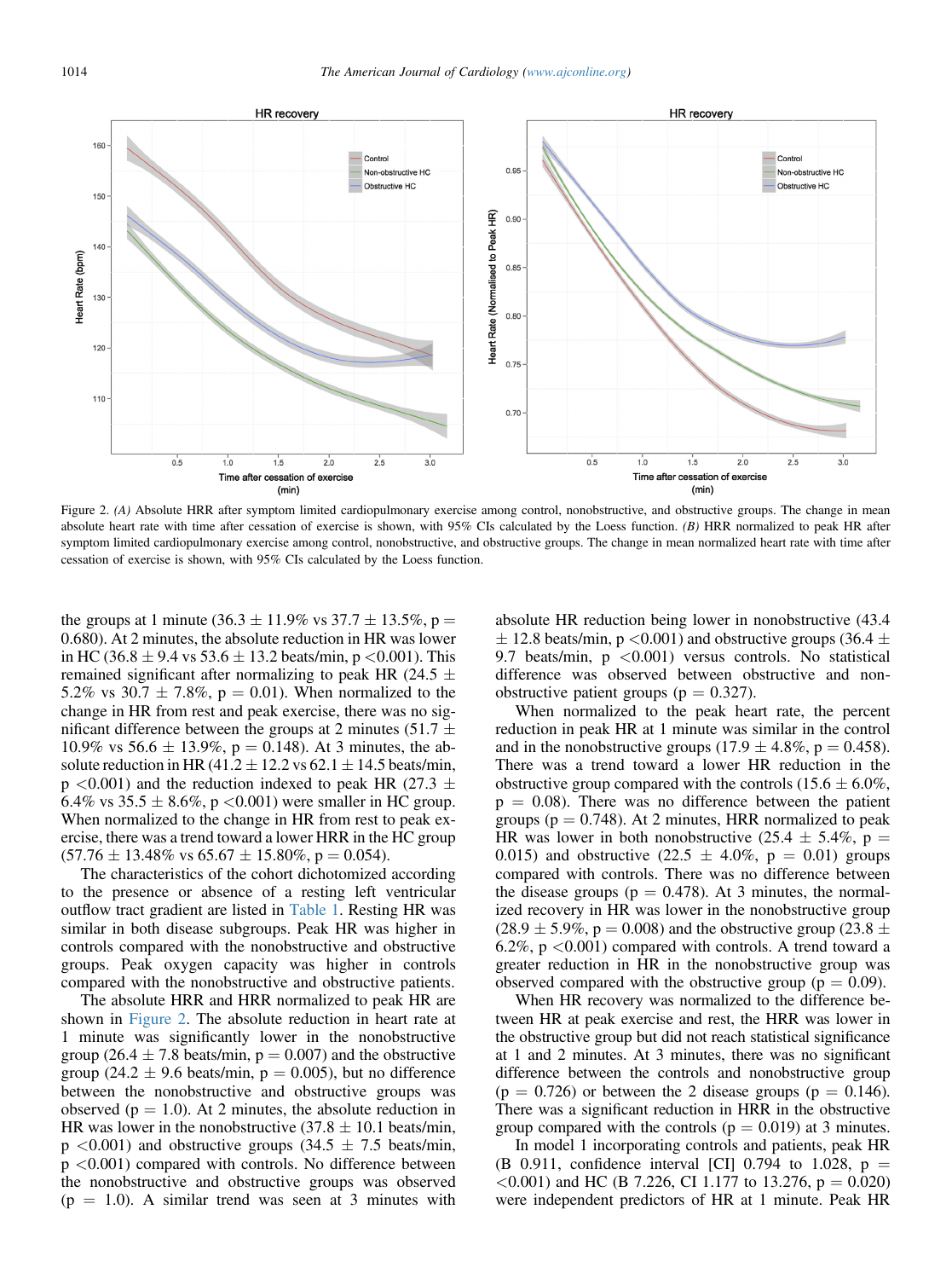

Figure 3. (A) Averaged low-frequency to high-frequency (LF:HF) ratio over 3 minutes between control and HC groups. Median and interquartile range. p Values on graph. (B) Averaged LF:HF ratio over 3 minutes among control, nonobstructive, and obstructive groups. Median and interquartile range. p Values on graph.

(B 0.803, CI 0.675 to 0.930,  $p \le 0.001$ ) and HC (B 11.50, CI 4.883 to 18.117,  $p = 0.001$ ) were also independent predictors of HR at 2 minutes. Predictors of HR at 3 minutes were peak HR (B 0.584, CI 0.456 to 0.712,  $p \lt 0.001$ ) and male gender (B 13.608, CI 6.435 to 20.781,  $p = <0.001$ ).

In model 2 using the HC cohort alone, there was no association between ejection fraction and lateral E/E' ratio with HR during recovery. Left atrial size was a univariate predictor of HR at 3 minutes but did not remain significant after adjusting for peak HR and gender. MWT was a univariate predictor of HR at 1, 2, and 3 minutes. In multivariable analysis, MWT (B 0.784 beats per min/mm, CI 0.078 to 1.137,  $p = 0.026$ ) remained an independent predictor for HR at 1 minute after adjusting for peak HR (B 0.608 beats/min/mm, CI 0.078 to 1.137,  $p = 0.026$ ). Peak LVOT gradient was a univariate predictor of HR at 3 minutes (B 0.154 beats/min/mm Hg, CI 0.010 to 0.299,  $p = 0.037$ ). In multivariable analysis incorporating peak left ventricular outflow gradient, peak HR, and gender, peak LVOT gradient (B 0.141 beats/min/mm Hg, CI 0.059 to  $0.222$ ,  $p = 0.001$ ) remained an independent predictor of HR at 3 minutes.

Nineteen patients had no sudden cardiac death risk factors, 13 had 1, and 9 had 2 or more. There was no association between the number of risk factors and HRR at 1, 2, and 3 minutes. Five patients had an ABPR to exercise, and 10 patients had NSVT. All indices of HRR were comparable between patients with normal and ABPR to exercise (data not shown). Patients with NSVT demonstrated a smaller reduction in HR at 1 minute when normalized to the difference between HR at peak exercise and rest ( $p = 0.040$ ). All other indices of HR recovery were comparable in patients with and without NSVT (data not shown).

During the 3 minutes of recovery, the low-frequency and high-frequency components were similar between controls and patients ([Table 1\)](#page-1-0). The low-frequency to high-frequency ratio was higher in the combined HC group compared the controls with a trend toward significance ( $p = 0.08$ ; Figure 3). Dichotomization of the HC group by obstruction failed to identify any significant difference among the 3 groups [\(Table 1](#page-1-0) and Figure 3).

## **Discussion**

In large follow-up studies of healthy adults, impaired HR recovery has been shown to be a predictor of all-cause mortality and, in individuals with cardiac disease, is associated with an increased risk of cardiac and all-cause mortalities. $2<sup>2-7</sup>$  $2<sup>2-7</sup>$  $2<sup>2-7</sup>$  $2<sup>2-7</sup>$  HRR after exercise results from the combined effects of sympathetic withdrawal and parasympathetic reactivation. Although published data are not entirely consistent, studies using parasympathetic and  $\beta$ -adrenergic blockade suggest that the restoration of parasympathetic tone predominates in early HR recovery after exercise in both health and disease[.16](#page-5-0) However, the explanation for the association between abnormal HR recovery and an increased risk of death in various settings is not known.

The results of this study demonstrate that HR recovery is impaired in patients with HC, and that LVOTO is a key determinant of the HRR response. Although there is some variability in the findings of individual studies, most data suggest that autonomic function is abnormal in patients with HC, with the majority showing decreased cardiac parasympathetic activity. $8-10$  $8-10$  The evidence in support of altered sympathetic activity in HC is less consistent with studies showing a reduction in sympathetic tone during activities of daily living and an increase in sympathetic tone in patients with advanced disease.<sup>[11,12](#page-5-0)</sup> A number of studies have also shown that local cardiac noradrenaline kinetics are altered with reduced synaptic re-uptake, increased myocardial washout rate, and a reduction in  $\beta$  adrenergic receptor density.<sup>17-[20](#page-5-0)</sup> Few studies have specifically examined autonomic function during exercise in patients with HC, but it is suggested that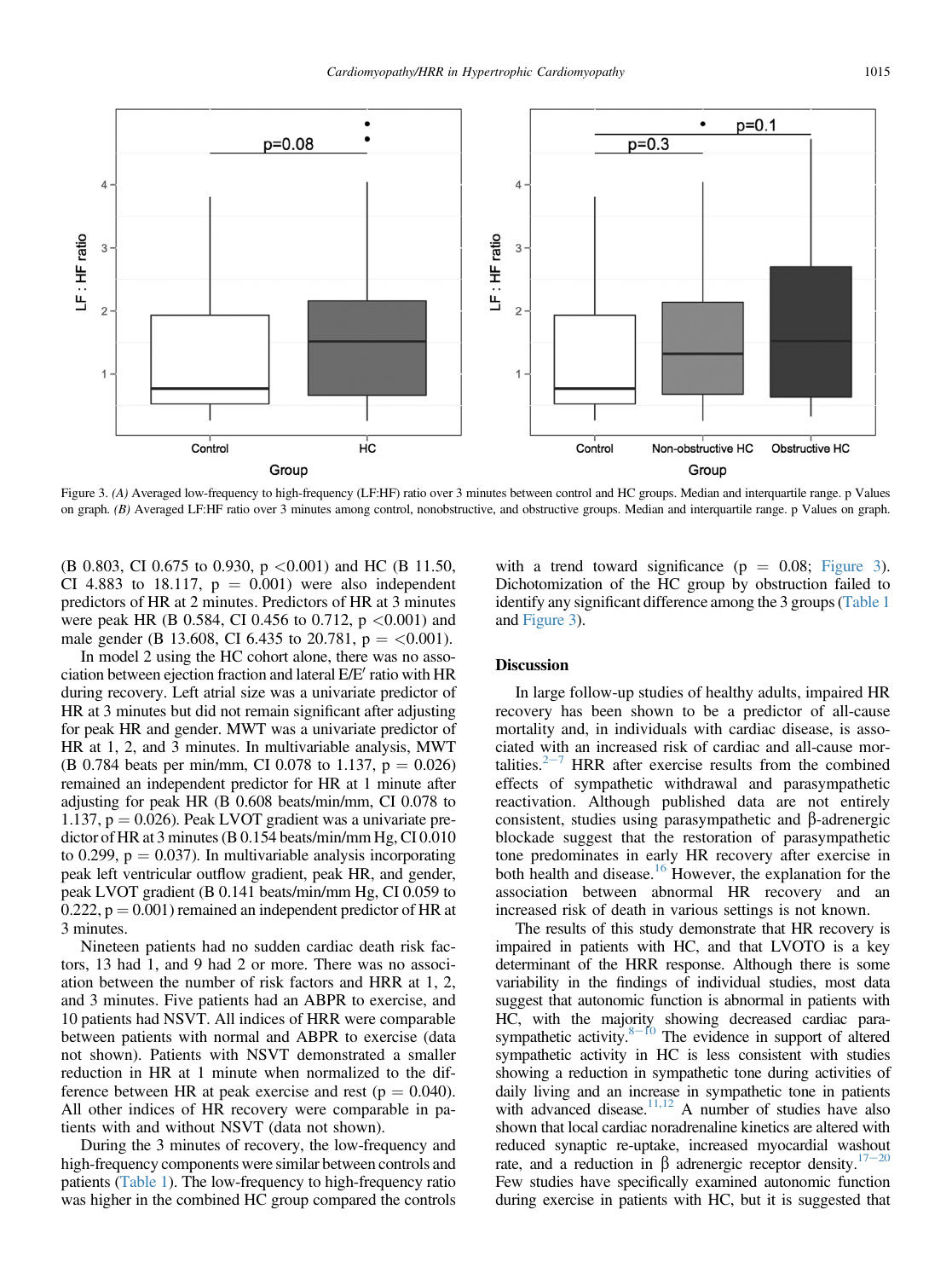<span id="page-5-0"></span>the common findings of ABPR on exercise<sup>21-24</sup> may be explained by peripheral vasodilation caused by inappropriate firing of cardiopulmonary mechanoreceptors during central blood volume unloading.<sup>2</sup>

We postulate that individuals with HC have a reduction in the vagal influences that determine heart rate kinetics. The association between LVOTO and HRR may be explained by a reduction in arterial baroreceptor stimulation during late systole as a result of altered aortic pressure. Alternatively, it may represent a paradoxical and compensatory response to a reduction in peripheral resistance after activation of cardiopulmonary mechanoreceptors in response to the ventricular stretch and myocardial ischemia generated by LVOTO. Although the data in this study are consistent with abnormal sympathovagal balance after exercise, analysis of the frequency power spectrum only showed a trend toward significance between the control and the combined HC group. Technical limitations have to be considered, including signal noise and artifact that may have been introduced by the recording technique and exaggerated by the short sampling duration. The power spectrum was not assessed during exercise, and environmental factors that can disturb sympathovagal balance and the influence of respiratory rate on the power spectrum were not accounted for. In addition, HRV may not linearly reflect parasympathetic outflow, and saturation of parasympathetic tone may reduce the respiratory variation on heart rate and thus  $HRV<sup>27,28</sup>$  $HRV<sup>27,28</sup>$  $HRV<sup>27,28</sup>$ Physiological and withdrawal effects of cardioactive medications may also persist beyond the time frame chosen in this study, and dietary intake for and the timing of the exercise test were not accounted for. Finally, the use of finger plethysmography may not be accurate at determining the presence of ectopy and atrial arrhythmias. However, we found that finger plethysmography with the use of a splint to maintain the hand in a neutral position was less prone to movement artifact than the surface electrocardiogram during dynamic exercise, and no patient developed atrial or ventricular arrhythmias during exercise.

#### **Disclosures**

The authors have no conflicts of interest to disclose.

- 1. [Lauer MS. Autonomic function and prognosis.](http://refhub.elsevier.com/S0002-9149(13)02464-8/sref1) Cleve Clin J Med [2009;76\(Suppl 2\):S18](http://refhub.elsevier.com/S0002-9149(13)02464-8/sref1)-[S22](http://refhub.elsevier.com/S0002-9149(13)02464-8/sref1).
- 2. [Adabag AS, Grandits GA, Prineas RJ, Crow RS, Bloom](http://refhub.elsevier.com/S0002-9149(13)02464-8/sref2)field HE, [Neaton JD. Relation of heart rate parameters during exercise test to](http://refhub.elsevier.com/S0002-9149(13)02464-8/sref2) [sudden death and all-cause mortality in asymptomatic men.](http://refhub.elsevier.com/S0002-9149(13)02464-8/sref2) Am J Cardiol [2008;101:1437](http://refhub.elsevier.com/S0002-9149(13)02464-8/sref2)-[1443](http://refhub.elsevier.com/S0002-9149(13)02464-8/sref2).
- 3. [Cole CR, Blackstone EH, Pashkow FJ, Snader CE, Lauer MS. Heart](http://refhub.elsevier.com/S0002-9149(13)02464-8/sref3)[rate recovery immediately after exercise as a predictor of mortality.](http://refhub.elsevier.com/S0002-9149(13)02464-8/sref3) N Engl J Med 1999:341:1351-[1357](http://refhub.elsevier.com/S0002-9149(13)02464-8/sref3).
- 4. [Nishime EO, Cole CR, Blackstone EH, Pashkow FJ, Lauer MS. Heart](http://refhub.elsevier.com/S0002-9149(13)02464-8/sref4) [rate recovery and treadmill exercise score as predictors of mortality in](http://refhub.elsevier.com/S0002-9149(13)02464-8/sref4) [patients referred for exercise ECG.](http://refhub.elsevier.com/S0002-9149(13)02464-8/sref4) JAMA 2000;284:1392-[1398](http://refhub.elsevier.com/S0002-9149(13)02464-8/sref4).
- 5. [Morshedi-Meibodi A, Larson MG, Levy D, O](http://refhub.elsevier.com/S0002-9149(13)02464-8/sref5)'Donnell CJ, Vasan RS. [Heart rate recovery after treadmill exercise testing and risk of cardio](http://refhub.elsevier.com/S0002-9149(13)02464-8/sref5)[vascular disease events \(The Framingham Heart Study\).](http://refhub.elsevier.com/S0002-9149(13)02464-8/sref5) Am J Cardiol [2002;90:848](http://refhub.elsevier.com/S0002-9149(13)02464-8/sref5)-[852](http://refhub.elsevier.com/S0002-9149(13)02464-8/sref5).
- 6. [Mora S, Redberg RF, Cui Y, Whiteman MK, Flaws JA, Sharrett AR,](http://refhub.elsevier.com/S0002-9149(13)02464-8/sref6) [Blumenthal RS. Ability of exercise testing to predict cardiovascular and](http://refhub.elsevier.com/S0002-9149(13)02464-8/sref6) [all-cause death in asymptomatic women: a 20-year follow-up of the](http://refhub.elsevier.com/S0002-9149(13)02464-8/sref6) [lipid research clinics prevalence study.](http://refhub.elsevier.com/S0002-9149(13)02464-8/sref6) JAMA 2003;290:1600-[1607.](http://refhub.elsevier.com/S0002-9149(13)02464-8/sref6)
- 7. [Lipinski MJ, Vetrovec GW, Gorelik D, Froelicher VF. The importance](http://refhub.elsevier.com/S0002-9149(13)02464-8/sref7) [of heart rate recovery in patients with heart failure or left ventricular](http://refhub.elsevier.com/S0002-9149(13)02464-8/sref7) [systolic dysfunction.](http://refhub.elsevier.com/S0002-9149(13)02464-8/sref7) J Card Fail 2005;11:624-[630.](http://refhub.elsevier.com/S0002-9149(13)02464-8/sref7)
- 8. [Morner S, Wiklund U, Rask P, Olofsson BO, Kazzam E, Waldenstrom](http://refhub.elsevier.com/S0002-9149(13)02464-8/sref8) [A. Parasympathetic dysfunction in hypertrophic cardiomyopathy](http://refhub.elsevier.com/S0002-9149(13)02464-8/sref8) [assessed by heart rate variability: comparison between short-term and](http://refhub.elsevier.com/S0002-9149(13)02464-8/sref8) 24-h measurements. [Clin Physiol Funct Imaging](http://refhub.elsevier.com/S0002-9149(13)02464-8/sref8) 2005;25:90-[99](http://refhub.elsevier.com/S0002-9149(13)02464-8/sref8).
- 9. [Counihan PJ, Fei L, Bashir Y, Farrell TG, Haywood GA, McKenna](http://refhub.elsevier.com/S0002-9149(13)02464-8/sref9) [WJ. Assessment of heart rate variability in hypertrophic cardiomyop](http://refhub.elsevier.com/S0002-9149(13)02464-8/sref9)[athy. Association with clinical and prognostic features.](http://refhub.elsevier.com/S0002-9149(13)02464-8/sref9) Circulation [1993;88:1682](http://refhub.elsevier.com/S0002-9149(13)02464-8/sref9)-[1690](http://refhub.elsevier.com/S0002-9149(13)02464-8/sref9).
- 10. [Gilligan DM, Chan WL, Sbarouni E, Nihoyannopoulos P, Oakley CM.](http://refhub.elsevier.com/S0002-9149(13)02464-8/sref10) [Autonomic function in hypertrophic cardiomyopathy.](http://refhub.elsevier.com/S0002-9149(13)02464-8/sref10) Br Heart J 1993:69:525-[529.](http://refhub.elsevier.com/S0002-9149(13)02464-8/sref10)
- 11. [Tanabe T, Iwamoto T, Fusegawa Y, Yoshioka K, Shiina Y. Alterations](http://refhub.elsevier.com/S0002-9149(13)02464-8/sref11) [of sympathovagal balance in patients with hypertrophic and dilated](http://refhub.elsevier.com/S0002-9149(13)02464-8/sref11) [cardiomyopathies assessed by spectral analysis of RR interval vari-](http://refhub.elsevier.com/S0002-9149(13)02464-8/sref11)ability. Eur Heart J [1995;16:799](http://refhub.elsevier.com/S0002-9149(13)02464-8/sref11)-[807](http://refhub.elsevier.com/S0002-9149(13)02464-8/sref11).
- 12. [Fei L, Slade AK, Prasad K, Malik M, McKenna WJ, Camm AJ. Is there](http://refhub.elsevier.com/S0002-9149(13)02464-8/sref12) [increased sympathetic activity in patients with hypertrophic cardio-](http://refhub.elsevier.com/S0002-9149(13)02464-8/sref12)myopathy? [J Am Coll Cardiol](http://refhub.elsevier.com/S0002-9149(13)02464-8/sref12) 1995;26:472-[480](http://refhub.elsevier.com/S0002-9149(13)02464-8/sref12).
- 13. [Limbruno U, Strata G, Zucchi R, Baglini R, Mengozzi G, Balbarini A,](http://refhub.elsevier.com/S0002-9149(13)02464-8/sref13) [Mariani M. Altered autonomic cardiac control in hypertrophic cardio](http://refhub.elsevier.com/S0002-9149(13)02464-8/sref13)myopathy. Role of outfl[ow tract obstruction and myocardial hypertro-](http://refhub.elsevier.com/S0002-9149(13)02464-8/sref13)phy. Eur Heart J [1998;19:146](http://refhub.elsevier.com/S0002-9149(13)02464-8/sref13)-[153.](http://refhub.elsevier.com/S0002-9149(13)02464-8/sref13)
- 14. [Maron BJ, McKenna WJ, Danielson GK, Kappenberger LJ, Kuhn HJ,](http://refhub.elsevier.com/S0002-9149(13)02464-8/sref14) [SeidmanCE, Shah PM, SpencerWH 3rd, Spirito P, TenCate FJ,Wigle ED.](http://refhub.elsevier.com/S0002-9149(13)02464-8/sref14) [American College of Cardiology/European Society of Cardiology clinical](http://refhub.elsevier.com/S0002-9149(13)02464-8/sref14) [expert consensus document on hypertrophic cardiomyopathy. A report](http://refhub.elsevier.com/S0002-9149(13)02464-8/sref14) [of the American College of Cardiology Foundation Task Force on](http://refhub.elsevier.com/S0002-9149(13)02464-8/sref14) [Clinical Expert Consensus Documents and the European Society of](http://refhub.elsevier.com/S0002-9149(13)02464-8/sref14) [Cardiology Committee for Practice Guidelines.](http://refhub.elsevier.com/S0002-9149(13)02464-8/sref14) J Am Coll Cardiol [2003;42:1687](http://refhub.elsevier.com/S0002-9149(13)02464-8/sref14)e[1713](http://refhub.elsevier.com/S0002-9149(13)02464-8/sref14).
- 15. [Lang RM, Bierig M, Devereux RB, Flachskampf FA, Foster E,](http://refhub.elsevier.com/S0002-9149(13)02464-8/sref15) [Pellikka PA, Picard MH, Roman MJ, Seward J, Shanewise J, Solomon S,](http://refhub.elsevier.com/S0002-9149(13)02464-8/sref15) Spencer KT, St John Sutton M, Stewart W. Recommendations for chamber quantification. [Eur J Echocardiography: J Working Group Echocardi](http://refhub.elsevier.com/S0002-9149(13)02464-8/sref15)[ography Eur Soc Cardiol](http://refhub.elsevier.com/S0002-9149(13)02464-8/sref15) 2006;7:79-[108.](http://refhub.elsevier.com/S0002-9149(13)02464-8/sref15)
- 16. [Imai K, Sato H, Hori M, Kusuoka H, Ozaki H, Yokoyama H, Takeda H,](http://refhub.elsevier.com/S0002-9149(13)02464-8/sref16) [Inoue M, Kamada T. Vagally mediated heart rate recovery after exercise](http://refhub.elsevier.com/S0002-9149(13)02464-8/sref16) [is accelerated in athletes but blunted in patients with chronic heart failure.](http://refhub.elsevier.com/S0002-9149(13)02464-8/sref16) [J Am Coll Cardiol](http://refhub.elsevier.com/S0002-9149(13)02464-8/sref16) 1994;24:1529-[1535.](http://refhub.elsevier.com/S0002-9149(13)02464-8/sref16)
- 17. [Brush JE Jr, Eisenhofer G, Garty M, Stull R, Maron BJ,](http://refhub.elsevier.com/S0002-9149(13)02464-8/sref17) [Cannon RO 3rd, Panza JA, Epstein SE, Goldstein DS. Cardiac](http://refhub.elsevier.com/S0002-9149(13)02464-8/sref17) [norepinephrine kinetics in hypertrophic cardiomyopathy.](http://refhub.elsevier.com/S0002-9149(13)02464-8/sref17) Circulation [1989;79:836](http://refhub.elsevier.com/S0002-9149(13)02464-8/sref17)-[844.](http://refhub.elsevier.com/S0002-9149(13)02464-8/sref17)
- 18. [Choudhury L, Guzzetti S, Lefroy DC, Nihoyannopoulos P, McKenna WJ,](http://refhub.elsevier.com/S0002-9149(13)02464-8/sref18) [Oakley CM, Camici PG. Myocardial beta adrenoceptors and left ventric](http://refhub.elsevier.com/S0002-9149(13)02464-8/sref18)[ular function in hypertrophic cardiomyopathy.](http://refhub.elsevier.com/S0002-9149(13)02464-8/sref18) Heart 1996;75:50-[54.](http://refhub.elsevier.com/S0002-9149(13)02464-8/sref18)
- 19. [Lefroy DC, de Silva R, Choudhury L, Uren NG, Crake T, Rhodes CG,](http://refhub.elsevier.com/S0002-9149(13)02464-8/sref19) [Lammertsma AA, Body H, Patsalos PN, Nihoyannopoulos P, Oakley CM,](http://refhub.elsevier.com/S0002-9149(13)02464-8/sref19) [Jones T, Camici PG. Diffuse reduction of myocardial beta-adrenoceptors](http://refhub.elsevier.com/S0002-9149(13)02464-8/sref19) [in hypertrophic cardiomyopathy: a study with positron emission tomog-](http://refhub.elsevier.com/S0002-9149(13)02464-8/sref19)raphy. [J Am Coll Cardiol](http://refhub.elsevier.com/S0002-9149(13)02464-8/sref19)  $1993;22:1653-1660$  $1993;22:1653-1660$ .
- 20. [Nakajima K, Bunko H, Taki J, Shimizu M, Muramori A, Hisada K.](http://refhub.elsevier.com/S0002-9149(13)02464-8/sref20) [Quantitative analysis of 123I-meta-iodobenzylguanidine \(MIBG\) uptake](http://refhub.elsevier.com/S0002-9149(13)02464-8/sref20) [in hypertrophic cardiomyopathy.](http://refhub.elsevier.com/S0002-9149(13)02464-8/sref20) Am Heart J 1990;119:1329-[1337](http://refhub.elsevier.com/S0002-9149(13)02464-8/sref20).
- 21. [Olivotto I, Maron BJ, Montereggi A, Mazzuoli F, Dolara A, Cecchi F.](http://refhub.elsevier.com/S0002-9149(13)02464-8/sref21) [Prognostic value of systemic blood pressure response during exercise](http://refhub.elsevier.com/S0002-9149(13)02464-8/sref21) [in a community-based patient population with hypertrophic cardio-](http://refhub.elsevier.com/S0002-9149(13)02464-8/sref21)myopathy. [J Am Coll Cardiol](http://refhub.elsevier.com/S0002-9149(13)02464-8/sref21)  $1999;33:2044-2051$ .
- 22. [Kawasaki T, Azuma A, Kuribayashi T, Akakabe Y, Yamano M, Miki S,](http://refhub.elsevier.com/S0002-9149(13)02464-8/sref22) [Sawada T, Kamitani T, Matsubara H, Sugihara H. Vagal enhancement](http://refhub.elsevier.com/S0002-9149(13)02464-8/sref22) [due to subendocardial ischemia as a cause of abnormal blood pressure](http://refhub.elsevier.com/S0002-9149(13)02464-8/sref22) [response in hypertrophic cardiomyopathy.](http://refhub.elsevier.com/S0002-9149(13)02464-8/sref22) Int J Cardiol 2008;129:  $59 - 64.$  $59 - 64.$  $59 - 64.$
- 23. [Frenneaux MP, Counihan PJ, Caforio AL, Chikamori T, McKenna WJ.](http://refhub.elsevier.com/S0002-9149(13)02464-8/sref23) [Abnormal blood pressure response during exercise in hypertrophic](http://refhub.elsevier.com/S0002-9149(13)02464-8/sref23) [cardiomyopathy.](http://refhub.elsevier.com/S0002-9149(13)02464-8/sref23) Circulation 1990;82:1995-[2002.](http://refhub.elsevier.com/S0002-9149(13)02464-8/sref23)
- 24. [Christiaans I, van Engelen K, van Langen IM, Birnie E, Bonsel GJ,](http://refhub.elsevier.com/S0002-9149(13)02464-8/sref24) Elliott PM, Wilde AA. Risk stratifi[cation for sudden cardiac death in](http://refhub.elsevier.com/S0002-9149(13)02464-8/sref24) [hypertrophic cardiomyopathy: systematic review of clinical risk](http://refhub.elsevier.com/S0002-9149(13)02464-8/sref24) markers. Europace [2010;12:313](http://refhub.elsevier.com/S0002-9149(13)02464-8/sref24)-[321](http://refhub.elsevier.com/S0002-9149(13)02464-8/sref24).